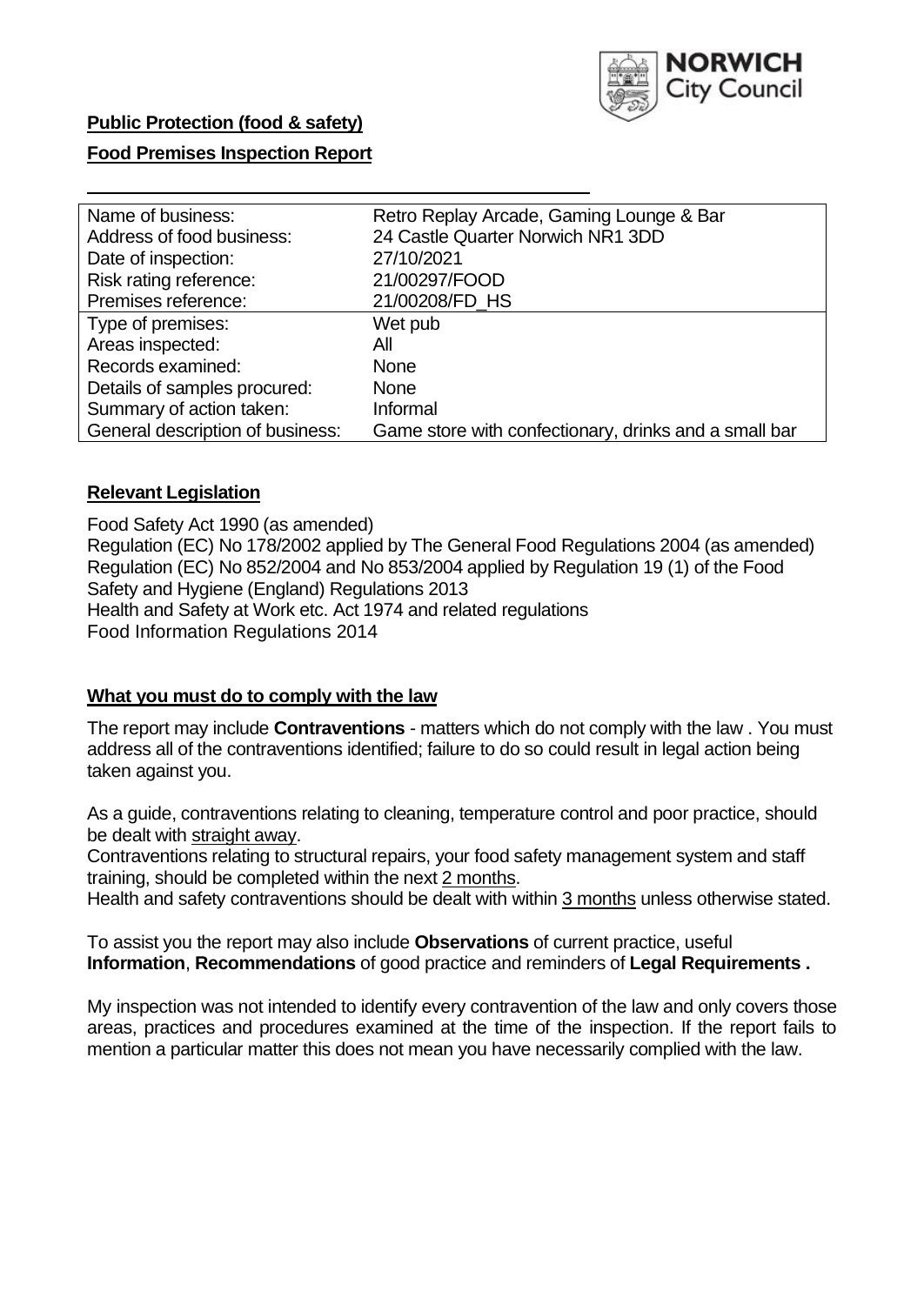# **FOOD SAFETY**

#### **How we calculate your Food Hygiene Rating:**

 The food safety section has been divided into the three areas which you are scored against for the hygiene rating: 1. food hygiene and safety procedures, 2. structural requirements and 3. confidence in management/control procedures. Each section begins with a summary of what was observed and the score you have been given. Details of how these scores combine to produce your overall food hygiene rating are shown in the table.

| <b>Compliance Area</b>                     |          |    |           | <b>You Score</b> |                |    |           |    |                |  |  |
|--------------------------------------------|----------|----|-----------|------------------|----------------|----|-----------|----|----------------|--|--|
| <b>Food Hygiene and Safety</b>             |          |    |           | $\overline{0}$   | 5              | 10 | 15        | 20 | 25             |  |  |
| <b>Structure and Cleaning</b>              |          |    |           | $\Omega$         | 5              | 10 | 15        | 20 | 25             |  |  |
| Confidence in management & control systems |          |    | $\Omega$  | 5                | 10             | 15 | 20        | 30 |                |  |  |
|                                            |          |    |           |                  |                |    |           |    |                |  |  |
| <b>Your Total score</b>                    | $0 - 15$ | 20 | $25 - 30$ |                  | $35 - 40$      |    | $45 - 50$ |    | > 50           |  |  |
| Your Worst score                           | 5.       | 10 | 10        |                  | 15             |    | 20        |    | $\blacksquare$ |  |  |
|                                            |          |    |           |                  |                |    |           |    |                |  |  |
| <b>Your Rating is</b>                      | 5        |    |           | 3                | $\overline{2}$ |    |           |    | $\overline{0}$ |  |  |

Your Food Hygiene Rating is 4 - a good standard



# **1. Food Hygiene and Safety**

 with legal requirements. You have safe food handling practices and procedures and all the Food hygiene standards are high. You demonstrated a very good standard of compliance necessary control measures to prevent cross-contamination are in place. Some minor contraventions require your attention. **(Score 5)** 

#### Contamination risks

**Recommendation** Keep the plastic cups for customers drinks located under the main bar in lidded containers after clearing.

#### Hand-washing

**Contravention** The following indicated that hand-washing was not suitably managed::

• wash hand basins were dirty

#### **2. Structure and Cleaning**

The structure facilities and standard of cleaning and maintenance are all of a good standard and only minor repairs and/or improvements are required. Pest control and waste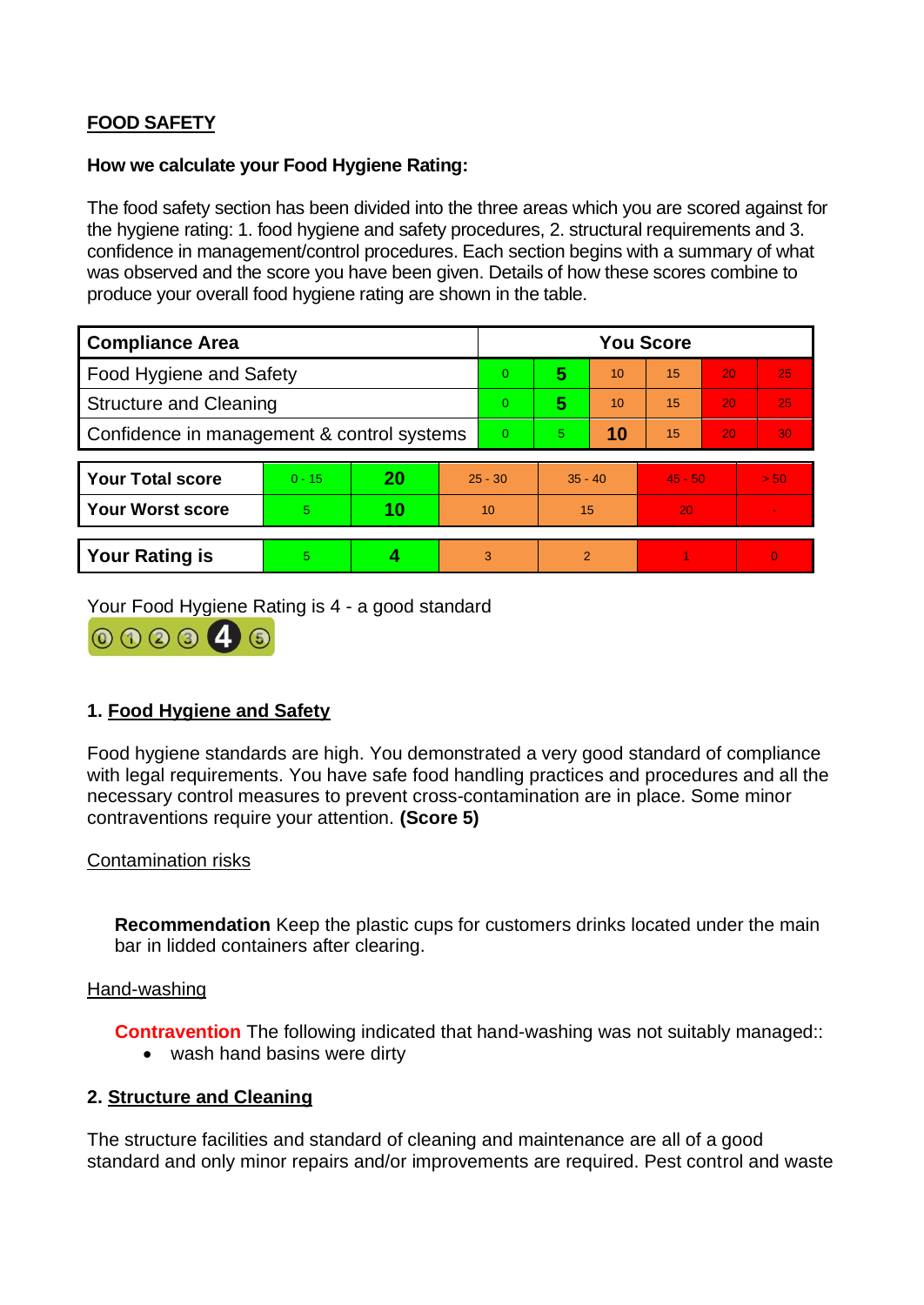disposal provisions are adequate. The minor contraventions require your attention. **(Score 5)** 

## Cleaning of Structure

**Contravention** The following items were dirty and require more frequent and thorough cleaning:

- floor /wall junctions
- hand contact surfaces such as light switches and door handles
- wash hand basin

**Contravention** The following items could not be effectively cleaned and must be covered or made non-absorbent:

- mdf or chipboard shelves
- unsealed wooden structures

## **3. Confidence in Management**

There are generally satisfactory food safety controls in place although there is evidence of some non-compliance with the law. You are progressing towards a written food safety management system. The contraventions require your attention; although not critical to food safety they may become so if not addressed. **(Score 10)** 

#### Type of Food Safety Management System Required

 This might include your hygiene rules, pest control reports, a staff illness and exclusion **Contravention** You are a low risk business and do not have a food safety management system or what you have in place is not suitable given the food risks associated with your business. You still require a minimum amount of documentation. policy, a cleaning schedule, date coding, temperature checks of display chillers, and handover diary etc.:

 maintain a permanent procedure or procedures based on HACCP principles: **Legal Requirement** Food business operators must put in place, implement and

- Identify hazards to food.
- Identify the critical limits (what is acceptable and unacceptable).
- Monitor critical control points to ensure critical limits are met.
- Keep appropriate records to demonstrate control measures are effective.

**Information** You can download a Safer Food Better Business pack and refill diary pages from the FSA website: <www.food.gov.uk/business-industry/caterers/sfbb>

 **Information** If you want to keep everything on your computer or tablet an electronic <www.food.gov.uk/business-industry/caterers/sfbb>However, do make sure staff have version of the Safer Food Better Business pack is also available on the FSA website access to it at all times when working.

 **Information** As you are a new business you have been given the benefit of the doubt despite your food safety management system not fully complying with the law. You